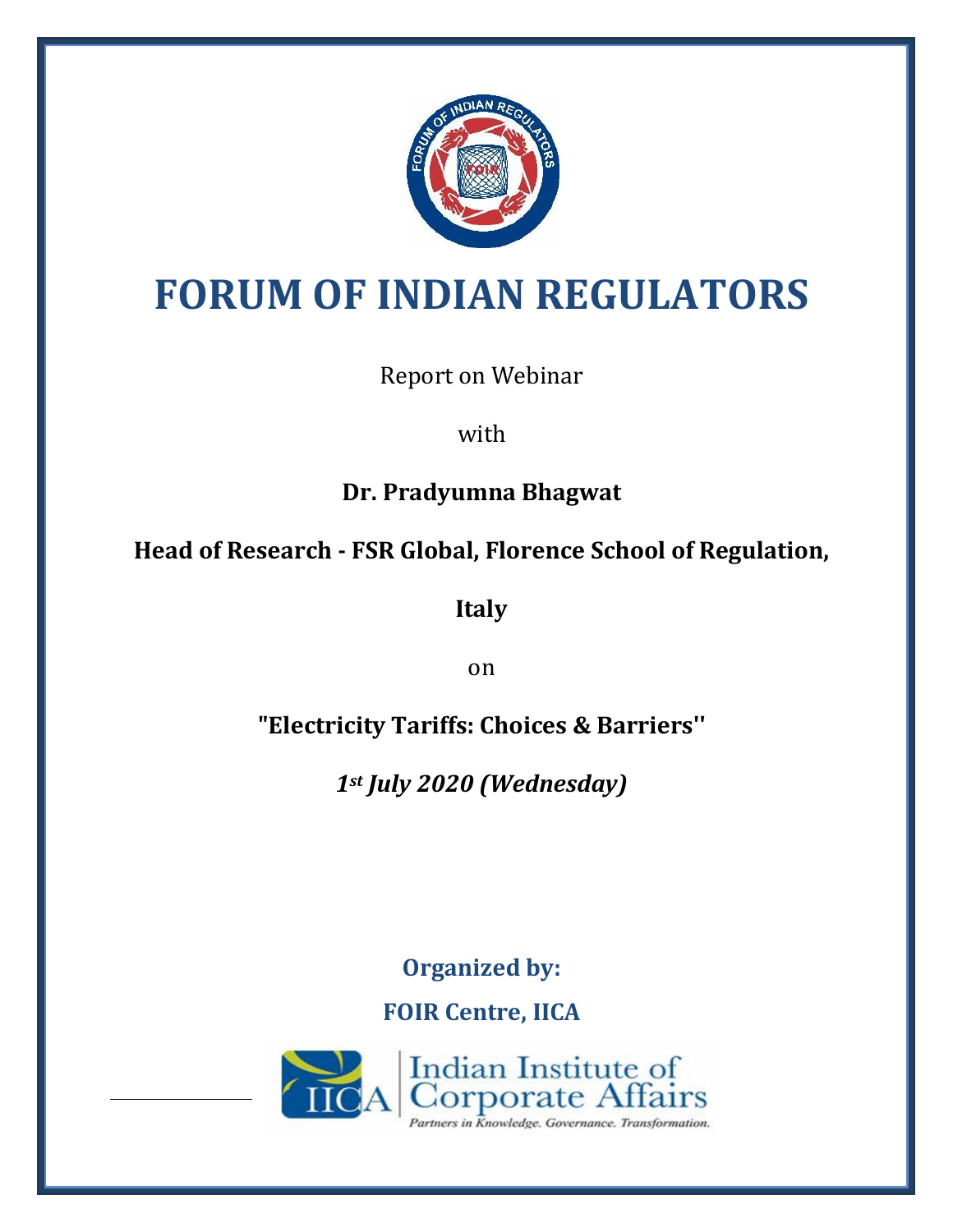**Program title:** Webinar with Dr. Pradyumna Bhagwat, Head of Research - FSR Global, Florence School of Regulation, Italy on "Electricity Tariffs: Choices & Barriers''.

#### **Program Date & Time:**

1st July 2020 (Wednesday) 12:00 – 1:30pm (IST) **Mode of Delivery:** Online via Blackboard (LMS)

## **Speaker Profile:**

## **Dr. Pradyumna Bhagwat**

*Head of Research- Global Initiative, Florence School of Regulation, Italy*

Dr. Pradyumna Bhagwat is an energy policy and regulation expert. He is the Head of Research for the Florence School of Regulation - Global initiative. He has led research projects on wide range of topics such as dynamic tariffs, offshore wind electric vehicles and capacity mechanisms etc. His work has been published in leading academic journals, book chapters, reports and policy briefs.



Dr. Pradyumna received his PhD in November 2016 at the Delft University of Technology jointly with KTH-Royal Institute of Technology, Stockholm and the Universidad Pontificia Comillas, Madrid. He has a European Joint master's in management and Engineering of Environment and Energy (ME3) Program (2011) and a bachelor's in engineering (Mechanical) from the University of Mumbai (2009)

**Participant Profile:** Regulatory officials from FOIR member organizations, Government officials, academicians and others from the field of regulation.

**No. of participants:** 111

### **Participant Categorization:**

FOIR Member officials: 44 Academicians: 16 Others (lawyers, CS, students etc.): 16 Last minute logins (Unknown): 36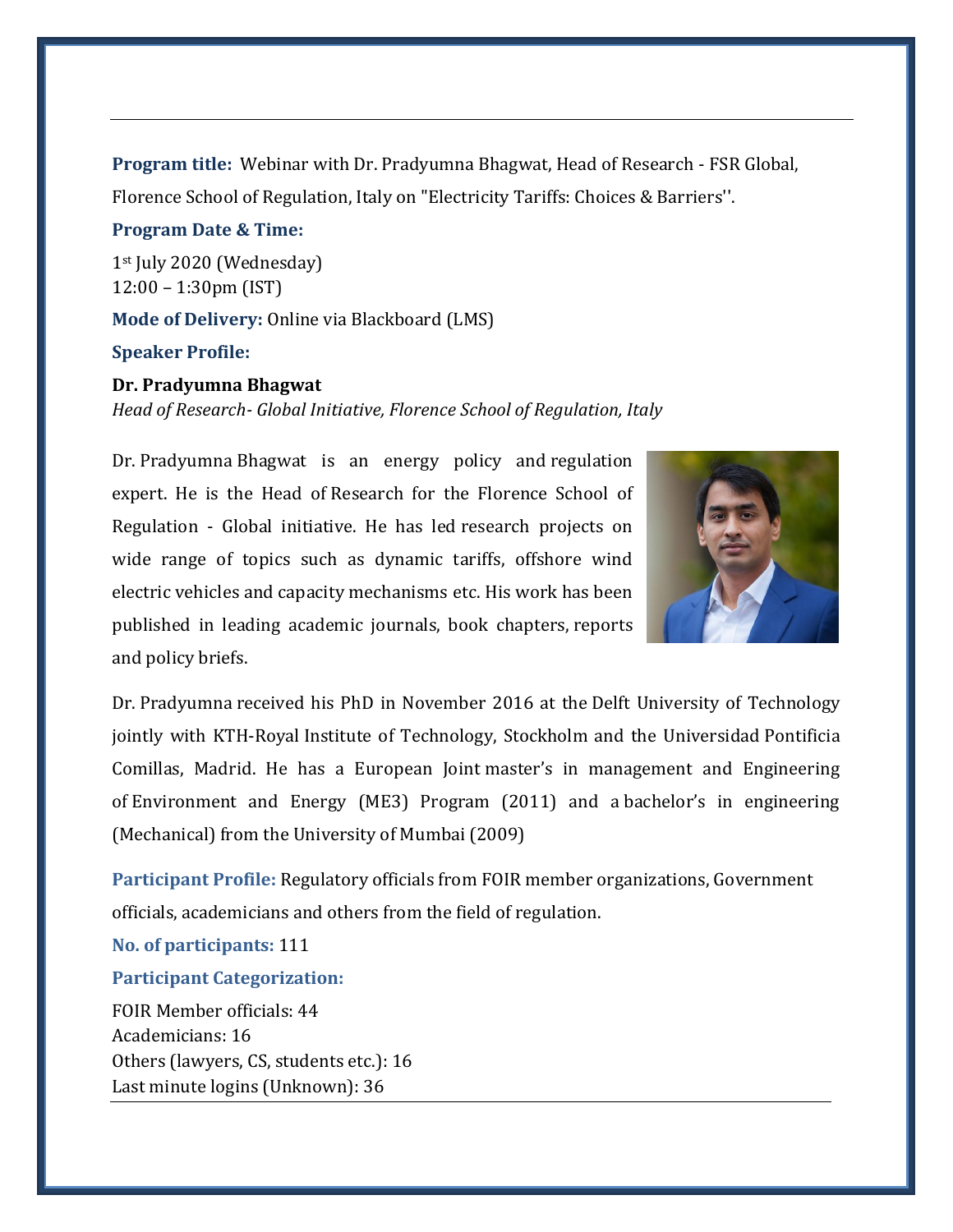#### **PROGRAM OUTLINE:**

The School of Competition Law & Market Regulation and Forum of Indian Regulators (FOIR) Centre at Indian Institute of Corporate Affairs (IICA) successfully conducted a webinar with Dr. Pradyumna Bhagwat, Head of Research - FSR Global, Florence School of Regulation, Italy on "Electricity Tariffs: Choices & Barriers'' on 1st July 2020 (Wednesday). The webinar with Dr. Pradyumna Bhagwat is the seventh webinar of a weekly webinar series organized by the School of Competition Law & Market Regulation to create awareness on various regulatory concepts, issues and International best practices. The webinar series covers a range of topics from the field of regulatory affairs and market regulation and engages speakers from across the globe including academicians, subject experts and Senior regulatory officials. The participants of the webinar include officials from FOIR member organizations, government officials, academicians and others working in the field of regulation.

#### **PROGRAM FLOW:**

The webinar was led by Dr. Pradyumna Bhagwat, Head of Research - FSR Global, Florence School of Regulation, Italy and moderated by Dr. Abha Yadav, Head, School of Competition law & Market regulation & Director, FOIR Centre.

The program initiated with a welcome speech by Dr. Abha Yadav. She introduced the speaker Dr. Pradyumna Bhagwat and threw light on the relevance of the topic in the current scenario. Dr. Yadav further elaborated the format of the webinar to the participants.

Dr. Pradyumna Bhagwat congratulated the School of Competition Law and Market regulation and FOIR Centre, IICA for organizing a series of seminars on varied topics and bringing together regulators from across the country to encourage & enhance knowledge sharing, interaction & discussions among them.

Dr. Bhagwat apprised the participants on the impact of retail tariff on the consumer and shared the consumer's perspective on electricity tariff. The context of the session was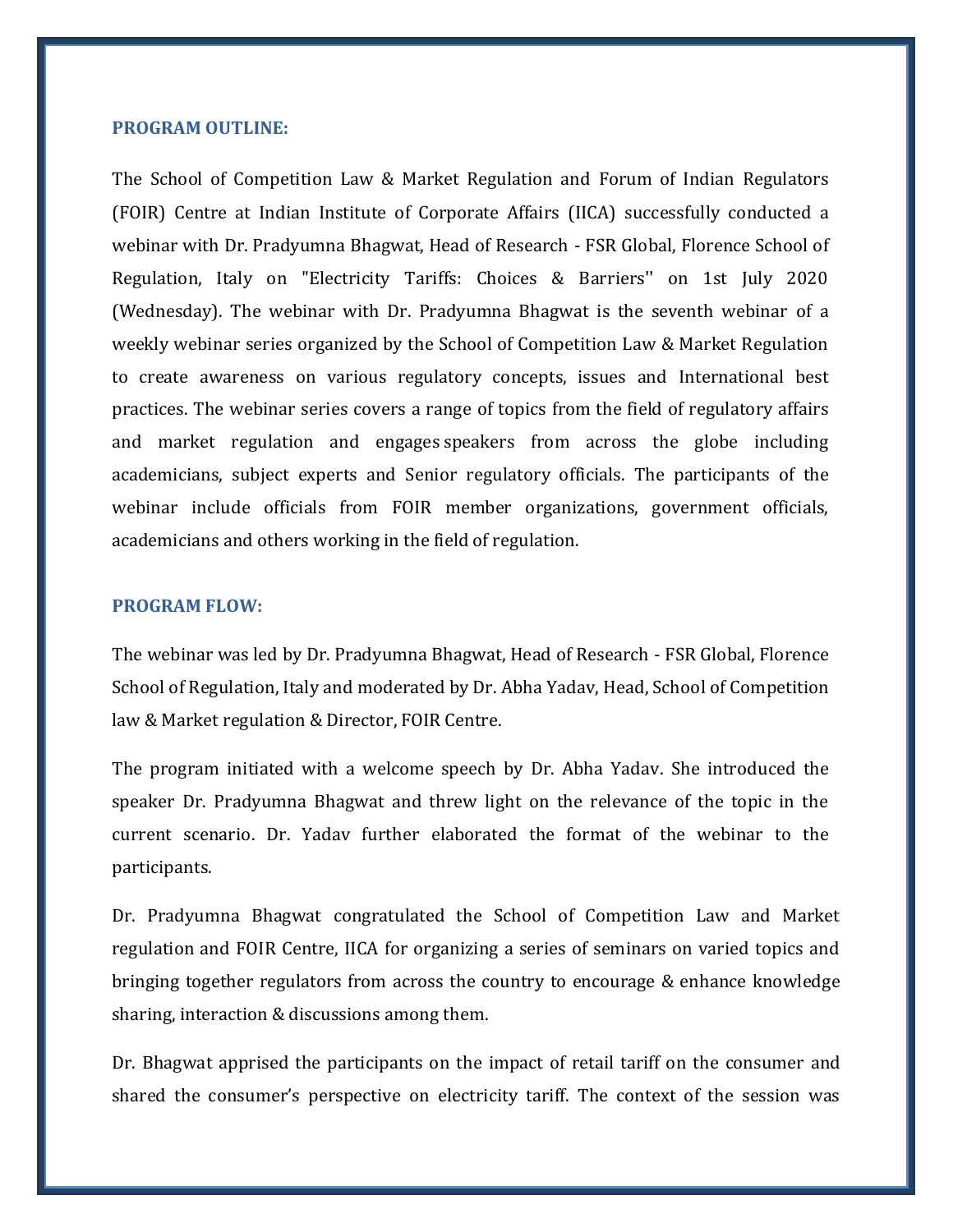dynamic tariffs for electricity retail at household or small consumer level. He covered several topics such as the components of retail electricity tariffs, rate making principles, taxonomy of Retail tariffs, reasons for applying dynamic tariffs, Integrating rapidly growing non dispatchable RES, DER and EV's, Increase in peak demand, Identifying choices & barriers while introducing dynamic prices, primary design choices, Implementation choices & barriers etc.

He elaborated the top eight rate making principles i.e. equity, efficiency, additivity, simplicity, sustainability, consistency, transparency and stability. The market implications, network implications, solutions and impact of dynamic tariffs of Integrating rapidly growing non dispatchable RES, DER and increase in peak demand were laid out in the session.

Dr. Bhagwat, in his session, shared the tariff design/ structure adopted by many countries such as Europe, US, Japan and many others. He stated that due to different nature of economies across the globe one cannot compare the tariff determination structure of various countries to each other, but the participants may refer to the tariff structure adopted by South Africa and Brazil for a comparing reference to India. Dr. Bhagwat also shared the amount of regulatory intervention that exists in tariff determination in several countries which gave an international perspective to the participants. The major three implementation barriers i.e. Physical &ICT infrastructure requirements, Market arrangement requirements and consumer behavior were also discussed in the session

At the end of the session Dr. Bhagwat shared some Key insights for the regulators and takeaways from the session, which are as stated below:

- Diversity is observed in both the time varying dimensions and in implementation choices.
- Use of ToU is commonly observed and can be considered the first step in applying dynamic tariffs before considering more advanced approaches.
- When dynamic tariffs are introduced, regulatory intervention may be required to protect vulnerable consumers.
- Customers may be given a choice to opt-in /out of dynamic tariffs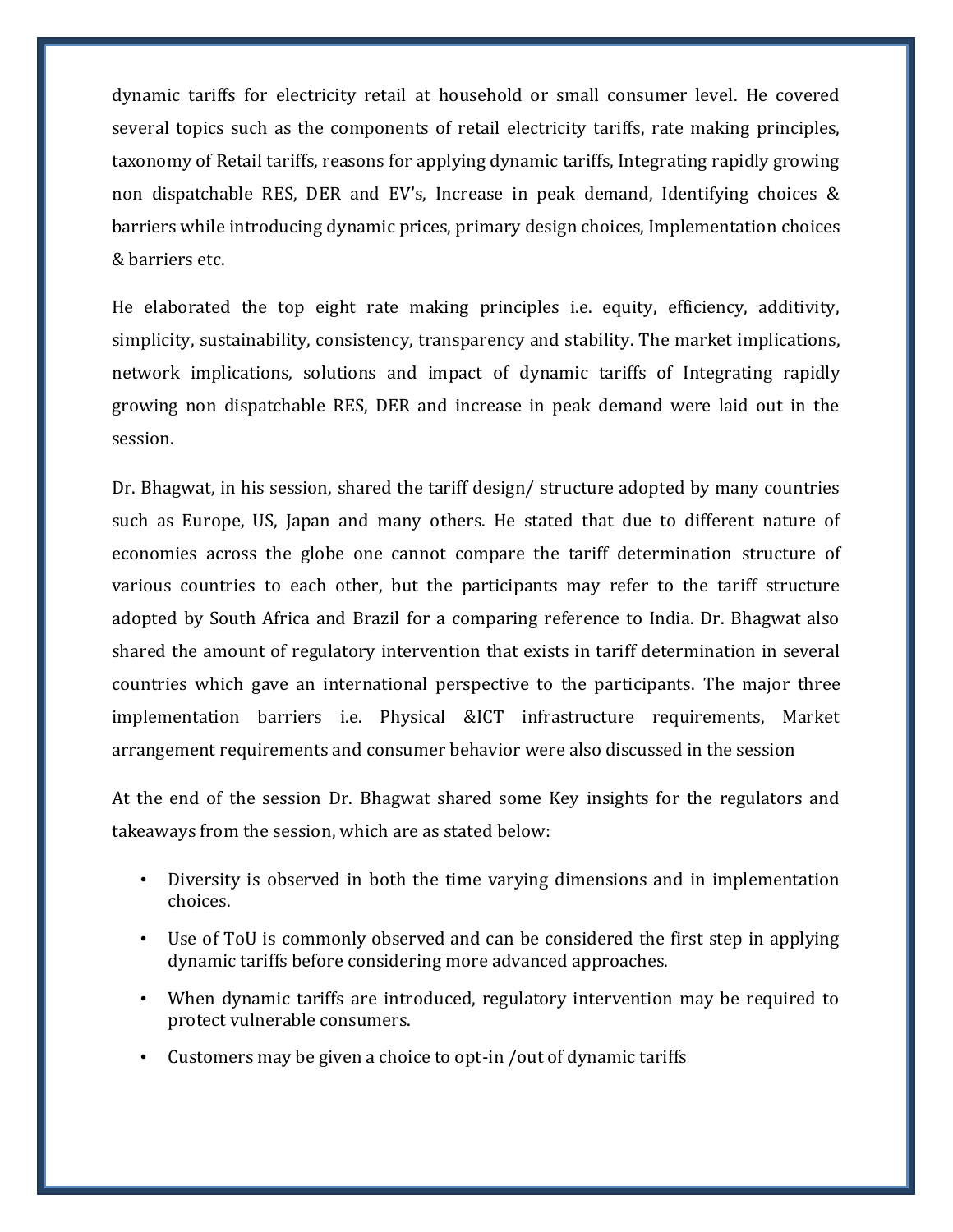- Implementation of retail competition can be an enabler for providing consumers with a variety of options to choose from according to their needs.
- A careful ex-ante cost-benefit analysis of applying dynamic tariffs should be conducted
- Innovative business models and technologies that consider consumer behaviour should be enabled.

He used diagrammatic representation and case-based approach and gave numerous examples to elaborate the tariff determination process and its related aspects. The session was engaging, and energetic participation was seen in the webinar. Questions were taken up from the participants at the end of the session, which led to a healthy discussion.

Dr. Abha Yadav moderated the question-answer round, where a series of questions from participants with respect to countries with efficient tariff determination process, transition of countries in dynamic tariffs, time pricing or dynamic tariff structure, linking RE power for charging EVs and feeding Grid from charged EVs through dynamic tariff, Shadow Billing by Indian utilities, challenges in application of dynamic tariff etc. were raised by the participants from various state electricity regulatory commissions and other participants from the field of regulation, which were effectively answered by Dr. Pradyumna Bhagwat. The participants include several senior regulatory officials from across the country such as Mr. Dinesh Sarraf, Chairperson, PNGRB, Mr. M.K Goel, Chairperson, JERC's, Goa &UT, Mr. Arun Goyal, Member, CERC, Mr. Satpal Garg, Member, PNGRB, Dr. V.K Garg, Former chairperson, JERC's and many other dignitaries.

The participants received great insights on various aspects of dynamic tariffs from the subject-matter expert and gained from his experiences. The participants appreciated the School of Competition Law & Market Regulation and FOIR Centre, IICA for organizing the webinar & appreciated the program's content & speaker.

The webinar ended with a vote of thanks by Dr. Abha Yadav, Head, School of Competition Law and Market Regulations and Director FOIR Centre (IICA)